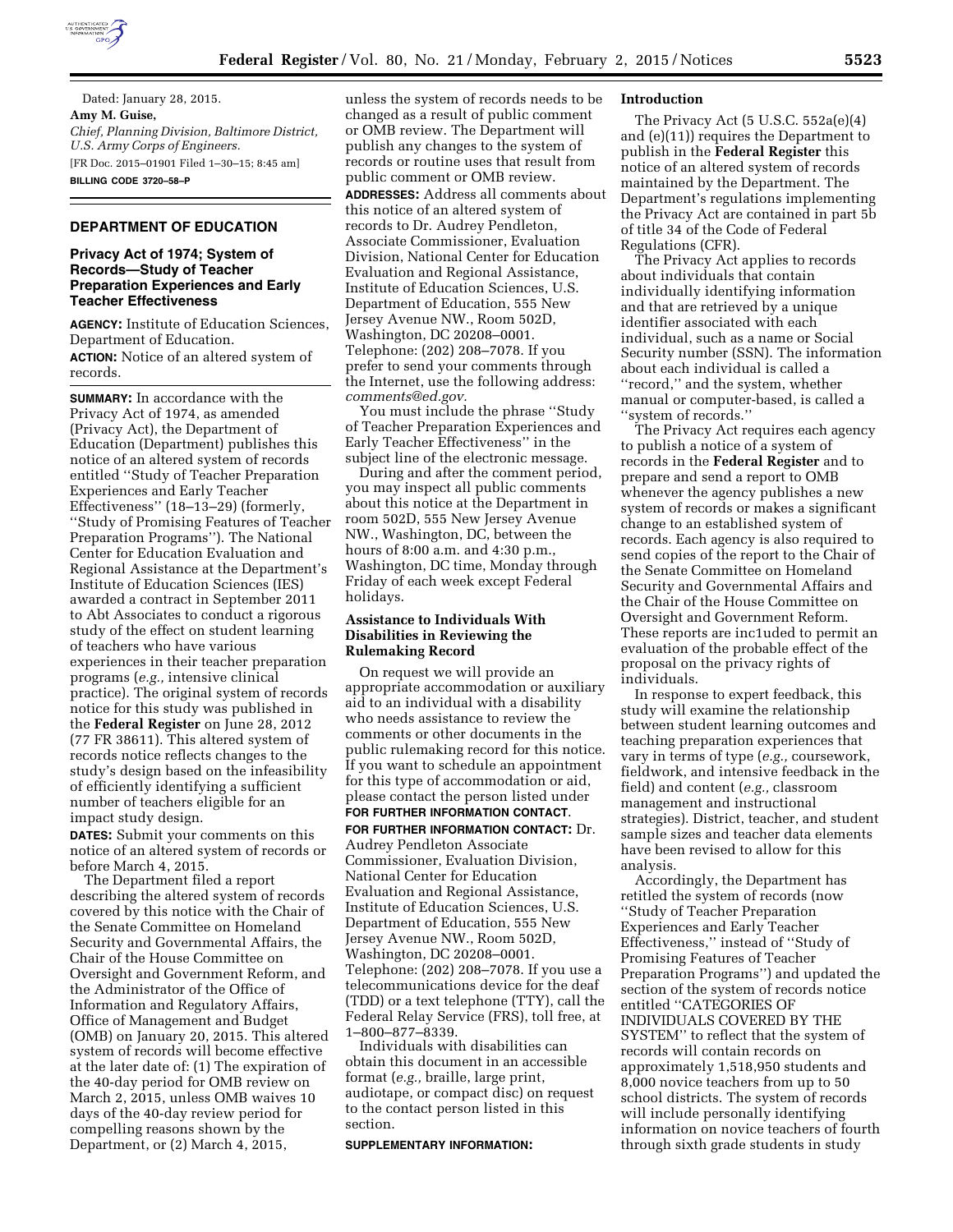districts and on students in those grades. The Department also has updated the section of the system of records notice entitled ''CATEGORIES OF RECORDS IN THE SYSTEM.'' For students, the information in the system of records will include school name; student identification number; birth date; demographic information such as race, ethnicity, and gender; and educational background, including individualized education program status, primary disability code (if applicable), English language learner status, and English language proficiency level (if applicable); whether enrolled in the National School Lunch Program; and scores on reading and mathematics achievement tests. For teachers, the system of records will include name and contact information; teacher identification number; Social Security number; demographic information such as race and ethnicity; information on postsecondary institution attended and teaching preparation experiences; and scores on postsecondary entrance exams. Additionally, the Department has updated the section of the system of records notice entitled ''PURPOSE(S)'' to reflect the changes to the study's design and research questions. The Department has also updated the section of the notice entitled ''ROUTINE USES OF RECORDS MAINTAINED IN THE SYSTEM, INCLUDING CATEGORIES OF USERS AND THE PURPOSES OF SUCH USES'' to include disclosure to researchers. Finally, the Department has made minor updates to other sections of the system notice entitled ''SYSTEM LOCATIONS,'' ''AUTHORITY FOR MAINTENANCE OF THE SYSTEM,'' ''STORAGE,'' and ''RECORD SOURCE CATEGORIES.''

*Electronic Access to This Document:*  The official version of this document is the document published in the **Federal Register**. Free Internet access to the official edition of the **Federal Register**  and the Code of Federal Regulations is available via the Federal Digital System at: *[www.gpo.gov/fdsys.](http://www.gpo.gov/fdsys)* At this site you can view this document, as well as all other documents of this Department published in the **Federal Register**, in text or Adobe Portable Document Format (PDF). To use PDF you must have Adobe Acrobat Reader, which is available free at the site.

You may also access documents of the Department published in the **Federal Register** by using the article search feature at: *[www.federalregister.gov.](http://www.federalregister.gov)*  Specifically, through the advanced search feature at this site, you can limit your search to documents published by the Department.

Dated: January 28, 2015. **Sue Betka,**  *Acting Director, Institute of Education* 

*Sciences.* 

For the reasons discussed in the preamble, the Director of the Institute of Education Sciences, U.S. Department of Education (Department) publishes a notice of an altered system of records to read as follows:

#### **SYSTEM NUMBER:**

18–13–29

#### **SYSTEM NAME:**

Study of Teacher Preparation Experiences and Early Teacher Effectiveness.

### **SECURITY CLASSIFICATION:**  None.

### **SYSTEM LOCATIONS:**

(1) Evaluation Division, National Center for Education Evaluation and Regional Assistance, Institute of Education Sciences (IES), U.S. Department of Education, 555 New Jersey Avenue NW., Room 502D, Washington, DC 20208–0001.

(2) Abt Associates, 55 Wheeler Street, Cambridge, MA 02138–1168 (contractor).

(3) Education Analytics, 555 West Washington Avenue, Madison, WI 53703–2615 (subcontractor).

(4) Westat, 1600 Research Boulevard, Rockville, MD 20850–3129 (subcontractor).

#### **CATEGORIES OF INDIVIDUALS COVERED BY THE SYSTEM:**

The system will contain records on approximately 1,518,950 fourth through sixth grade students and 8,000 novice teachers from up to 50 school districts.

### **CATEGORIES OF RECORDS IN THE SYSTEM:**

The system of records will include information about the students and teachers who participate in the study. For students, this information will include, but will not necessarily be limited to, school name; student identification number; birth date; enrolled grade; demographic information such as race, ethnicity, and gender; and educational background information, including individualized education program status, primary disability code (if applicable), English language learner status, and English language proficiency level (if applicable); whether enrolled in the National School Lunch Program; and scores on reading and mathematics achievement tests. For teachers, this information will include, but will not necessarily be limited to, name and contact information; teacher

identification number; Social Security number; demographic information such as race and ethnicity; information on postsecondary institution attended and teaching preparation experiences; scores on postsecondary entrance exams.

# **AUTHORITY FOR MAINTENANCE OF THE SYSTEM:**

The study is authorized under sections 171(b) and 173 of the Education Sciences Reform Act of 2002 (ESRA)(20 U.S.C. 9561(b) and 9563) and section 9601 of the Elementary and Secondary Education Act of 1965, as amended (ESEA)(20 U.S.C. 7941).

### **PURPOSE(S):**

The information contained in the records maintained in this system will be used to conduct a rigorous study of the relationship between student learning outcomes and teachers' preparation experiences.

The study will address the following central research question: What are the relationships between teacher preparation experiences and teacher effectiveness?

Secondary research questions for the study are:

What are the relationships between teacher preparation experiences and teacher effectiveness with English learners? Do relationships between teachers' preparation experiences and teacher effectiveness differ depending on teachers' assessments of the usefulness of the preparation experiences?

### **ROUTINE USES OF RECORDS MAINTAINED IN THE SYSTEM, INCLUDING CATEGORIES OF USERS AND THE PURPOSES OF SUCH USES:**

The Department may disclose information contained in a record in this system of records under the routine use listed here without the consent of the individual if the disclosure is compatible with the purposes for which the record was collected. The Department may make these disclosures on a case-by-case basis or, if the Department has complied with the computer matching requirements of the Privacy Act of 1974, as amended (Privacy Act) (5 U.S.C. 552a), under a computer matching agreement. Any disclosure of individually identifiable information from a record in this system must also comply with the requirements of section 183 of ESRA (20 U.S.C. 9573), which provides confidentiality standards that apply to all collection, reporting, and publication of data by IES. In disclosing personally identifiable information from students' education records, the Department must also comply with the requirements of the Family Educational Rights and Privacy